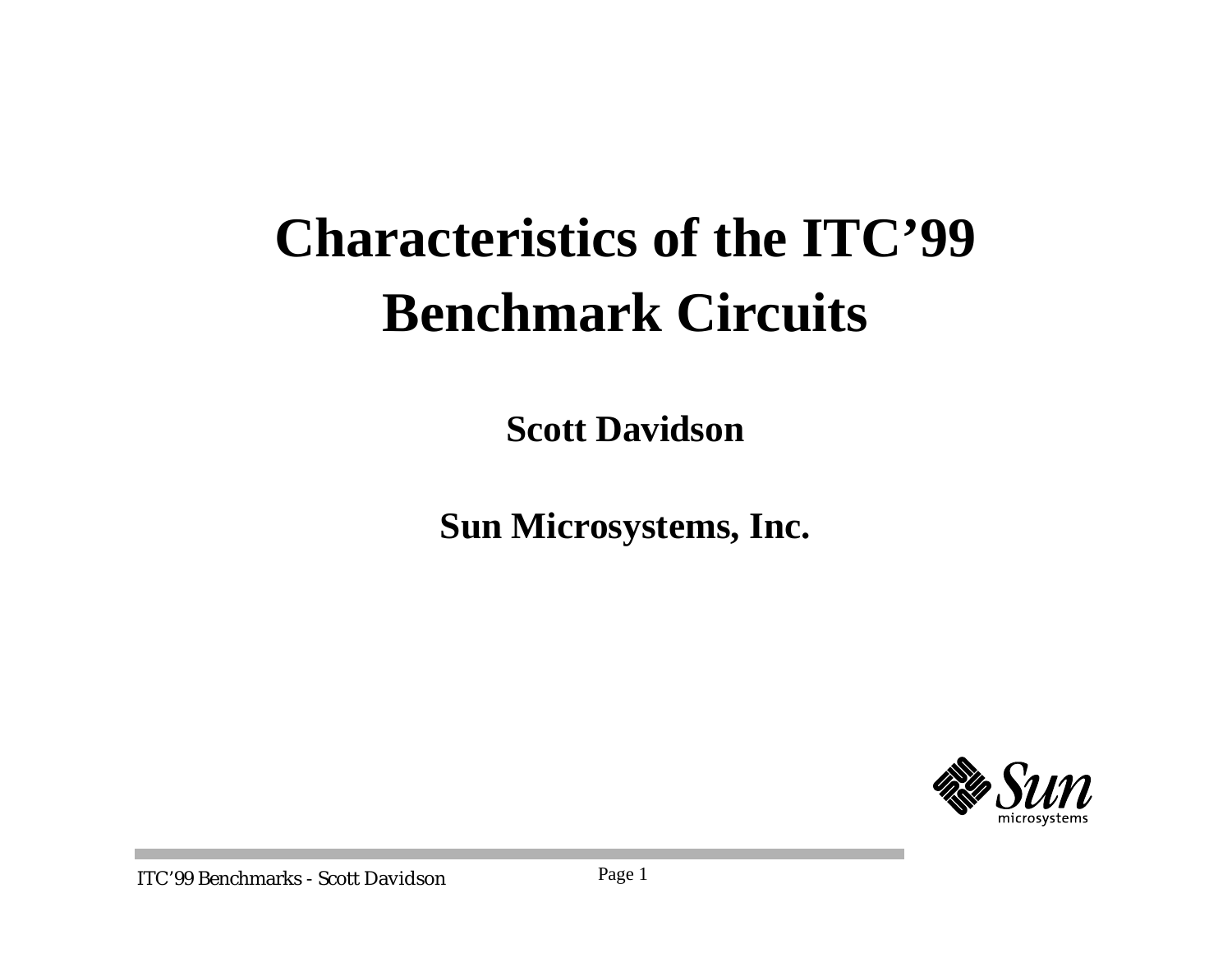## **Outline**

- **• Why Benchmark?**
- **• Some History.**
- **• Soliciting Benchmarks**
- **• Benchmark Characteristics**
- **• Next Steps**
- **• Call for Participation**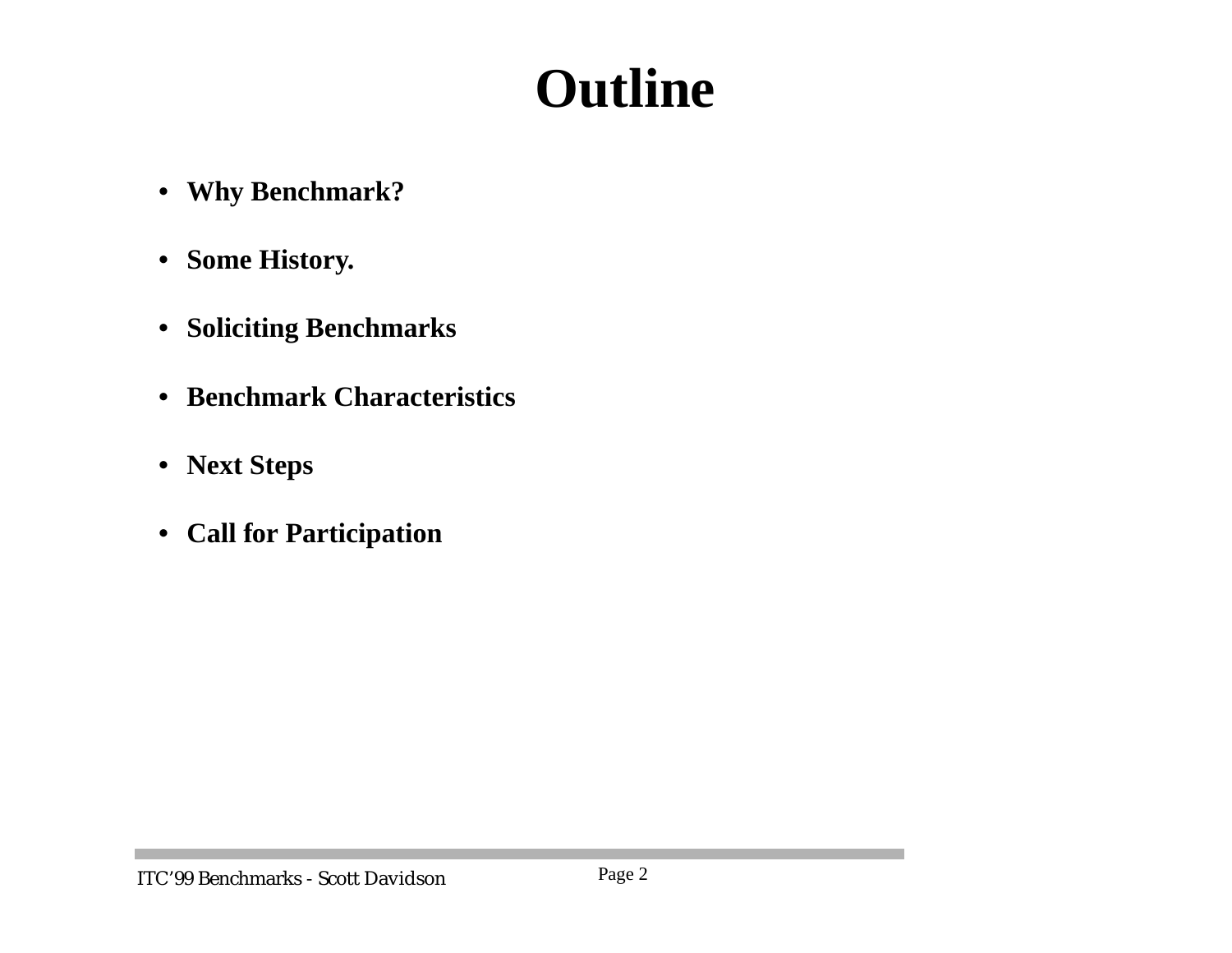## **Why Benchmark?**

- **• Current benchmarks are outdated too simple, too small.**
- **• Need widely available, modern designs to spur research on DFT.**
- **• Benchmarks foster innovation by:**
	- **– Focusing research on most valuable topics.**
	- **– Allowing better sharing, comparison of research results.**
	- **– Encouraging healthy competition.**
- We want to help university innovation on DFT and ATPG to catch up to and **outpace industry.**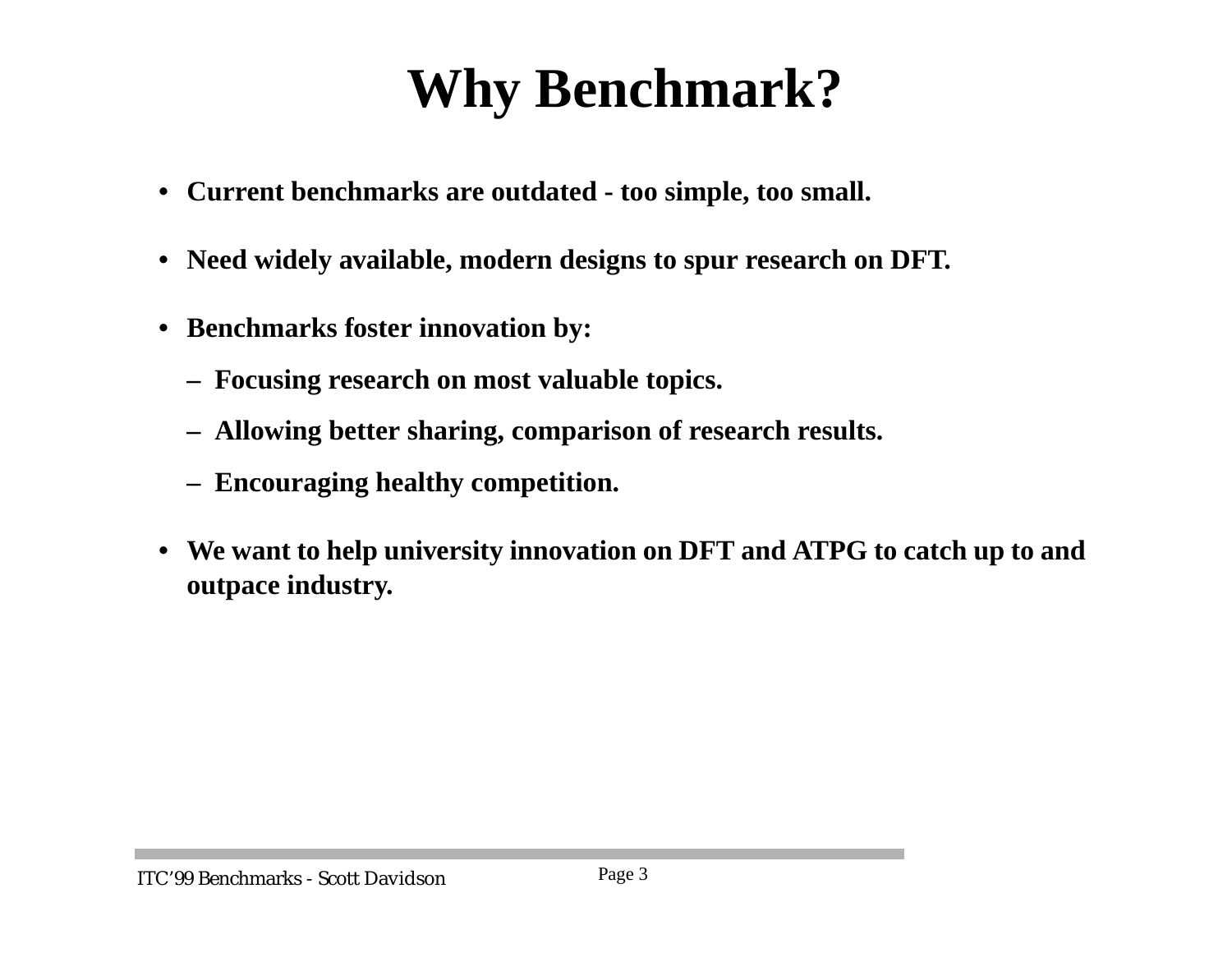#### **Goals**

- **• Get large, realistic designs.**
- **• Designs should have:**
	- **– Memories**
	- **– Multiple clock domains**
	- **– Internal tristate busses**
	- **– Inouts**
	- **– Reasonable number of gates and FFs.**
	- **– RTL and/or Behavioral Descriptions**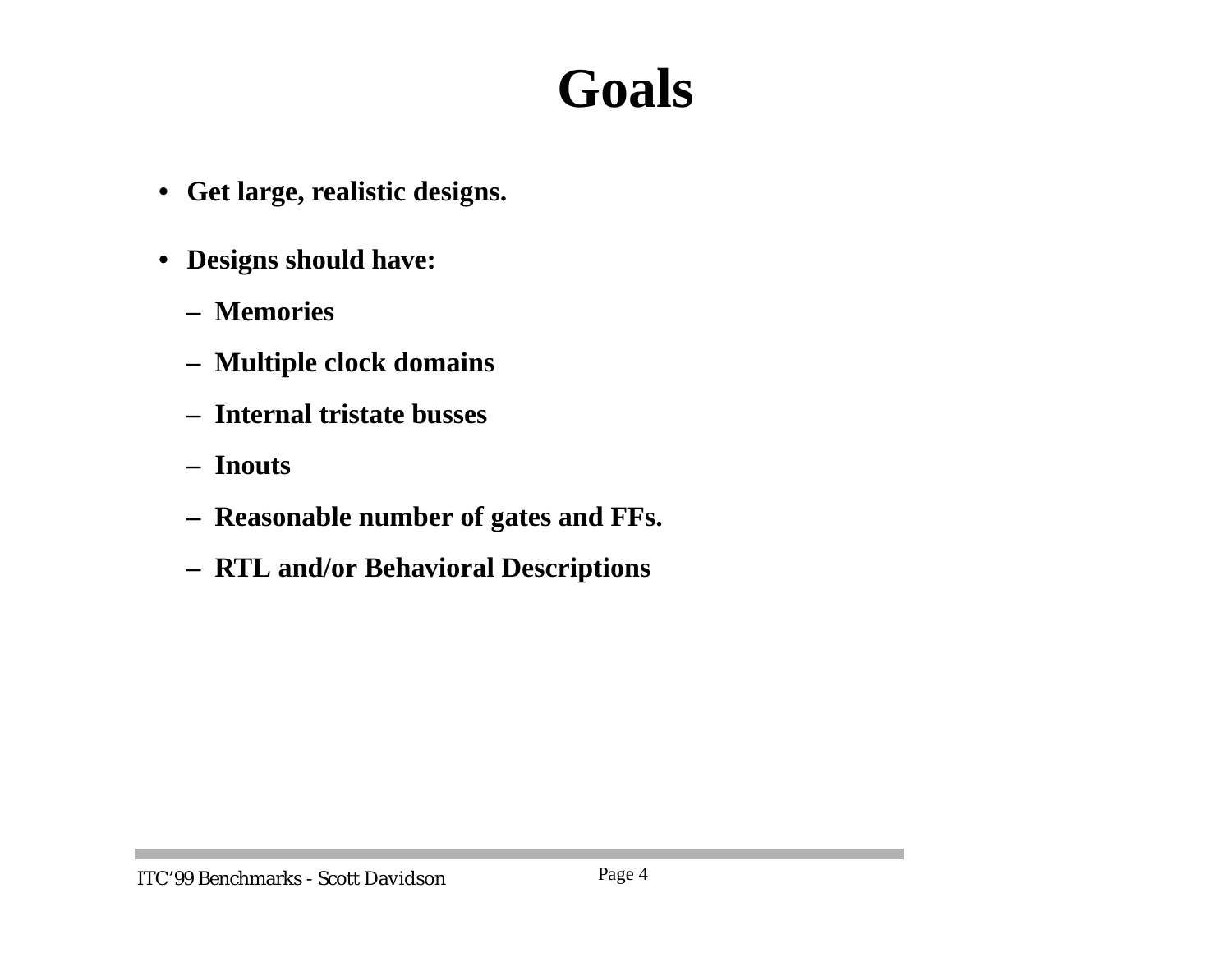## **Goals (2)**

- **• Test Methods Targeted:**
	- **– Non-scan sequential ATPG**
	- **– RTL and Behavioral Level ATPG**
	- **– RTL and Behavioral Level DFT**
	- **– Theoretical Fundamentals of ATPG for circuits with realistic features.**
- **• Not Targeted**
	- **– Full scan DFT**
	- **– Combinational ATPG**
- **• Not Targeted Yet**
	- **– Realistic fault and defect models.**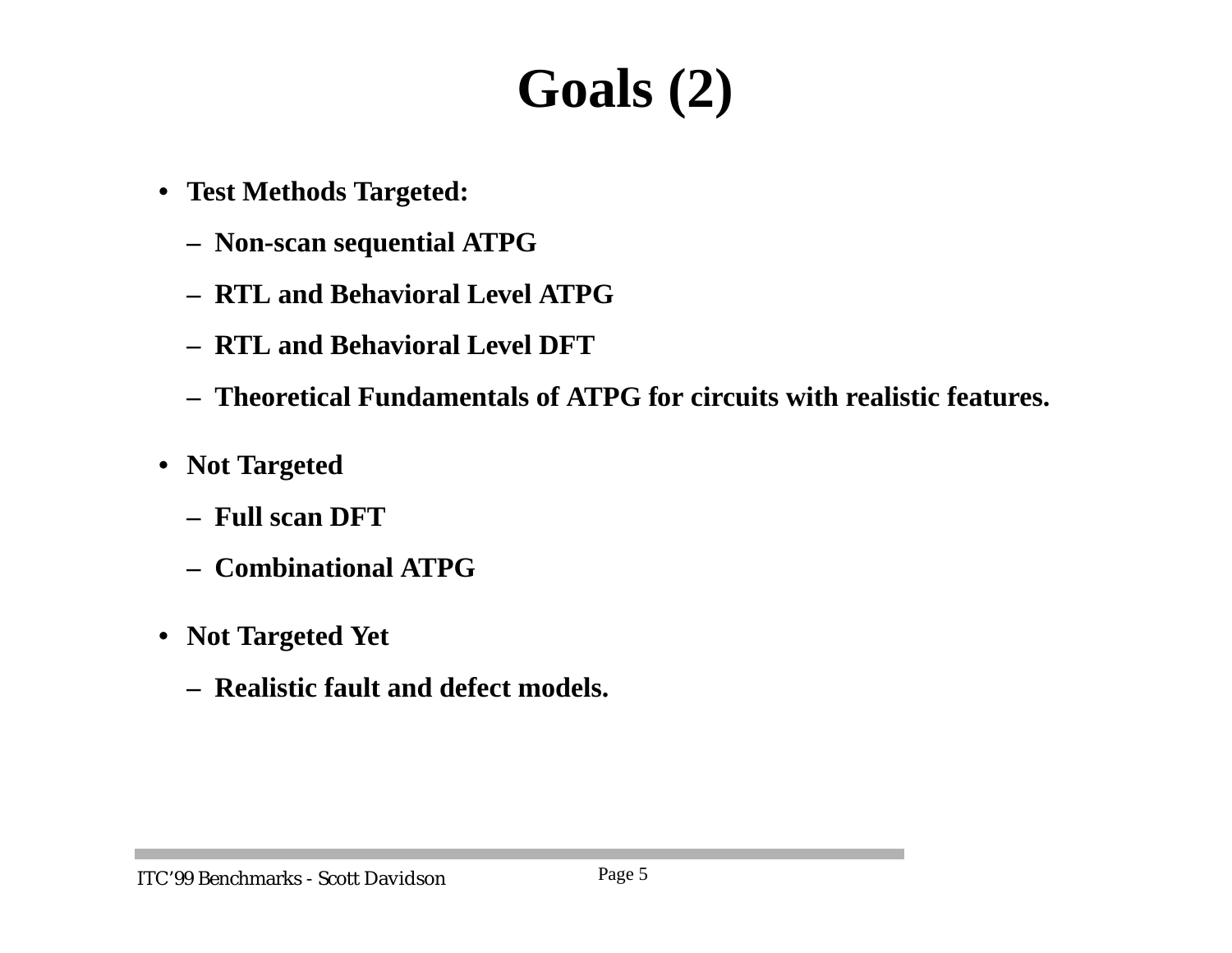## **History**

- **• First call for benchmarks made at 1998 ITSW.**
- **• Support from ITC Program Committee in 1998 meetings.**
- **• Website set up - http://www.cerc.utexas.edu/itc99-benchmarks/bench.html**
- **• Effort made an official activity of TTTC Scott Davidson vice Chair of Test Synthesis TAC.**
- **• Mailing list set up 150 members so far.**
- **• Meeting held at ITC'98.**
- **• Coordinating with SRC/Sematech benchmark effort - meeting held at ICCAD, November 1998**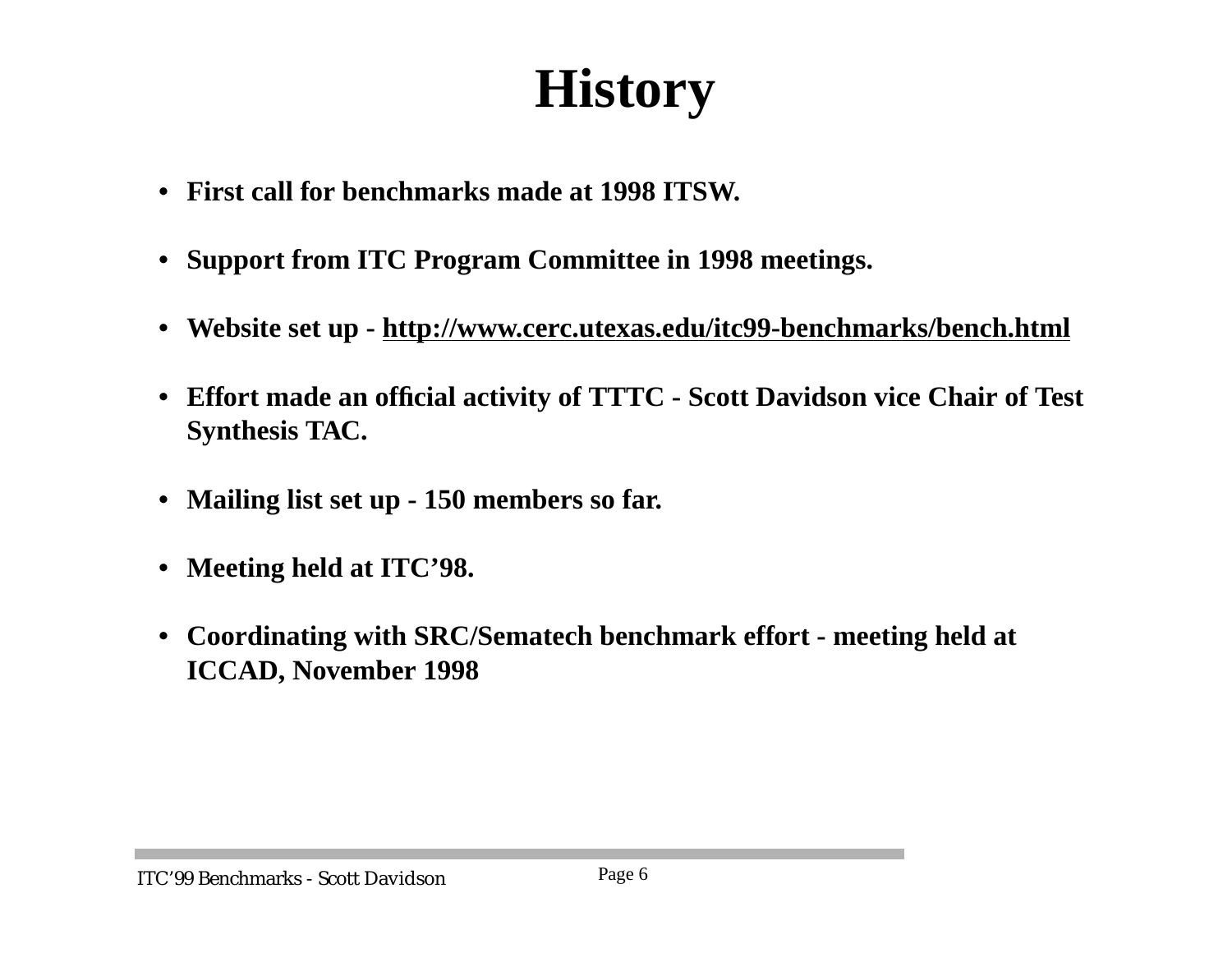# **Soliciting for Benchmarks**

- **• Done using Mailing List**
- **• Done at ITC.**
- **• Guidelines**
	- **– Anonymity for companies**
	- **– No support required!**
	- **– Signal names disguised. Functionality can be broken.**
	- **– We took what they had.**
- **• Best candidates cancelled chips, obsolete products.**
- **• It turned out that universities had some good stuff too.**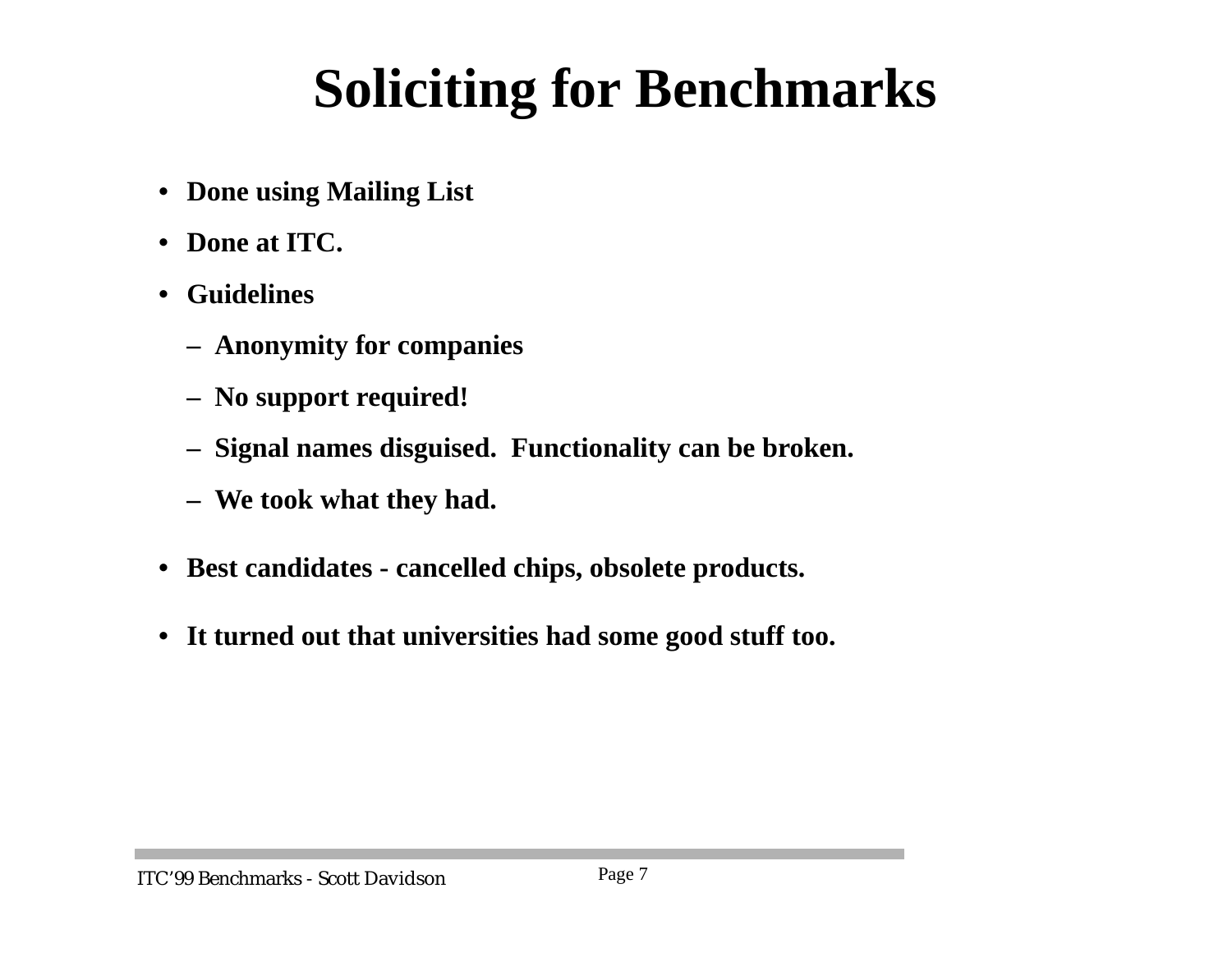## **The Benchmarks**

- **• Three circuits from industry**
	- **– Two real ASICs**
	- **– One module of a real design.**
- **• Two designs from universities**
	- **– Torch a MIPS-like processor from Stanford**
	- **– CMUDSP Based on the Motorola DSP56002.**
- **• One odd combinational circuit.**
- **• 22 RTL circuits from Politecnico di Torino**
- **• 3 RTL versions of small ISCAS89 Benchmarks from U. Mich.**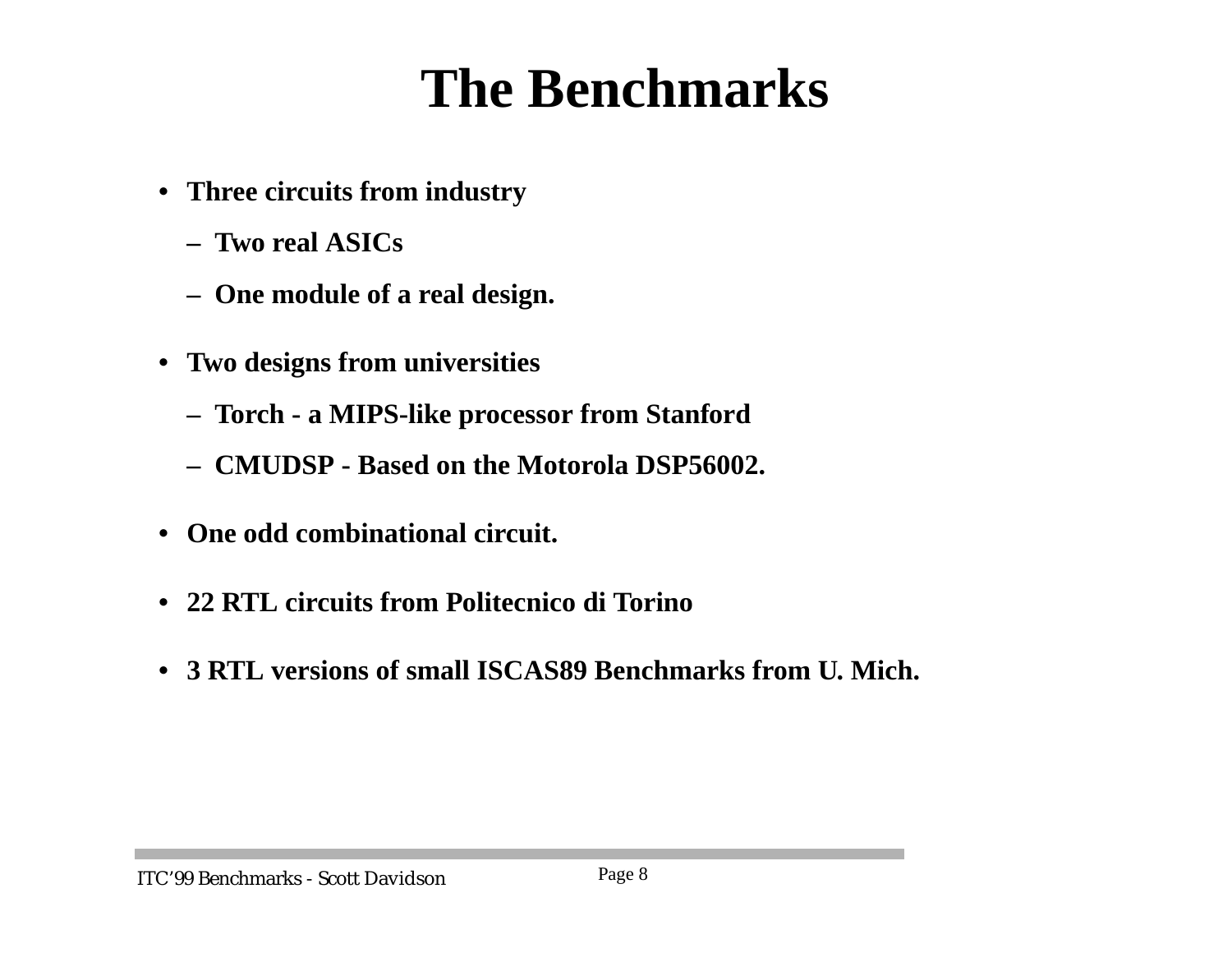## **I99-1**

- **• 5 6 K gates.**
- **• 2 phase latch design**
- **• 5 input mux driven by complementary enables.**
- **• Gate level Verilog**
- **• I/Os**
	- **– 120 Inputs**
	- **– 250 Outputs**
	- **– 14 Inouts**
- **• Primitive based library**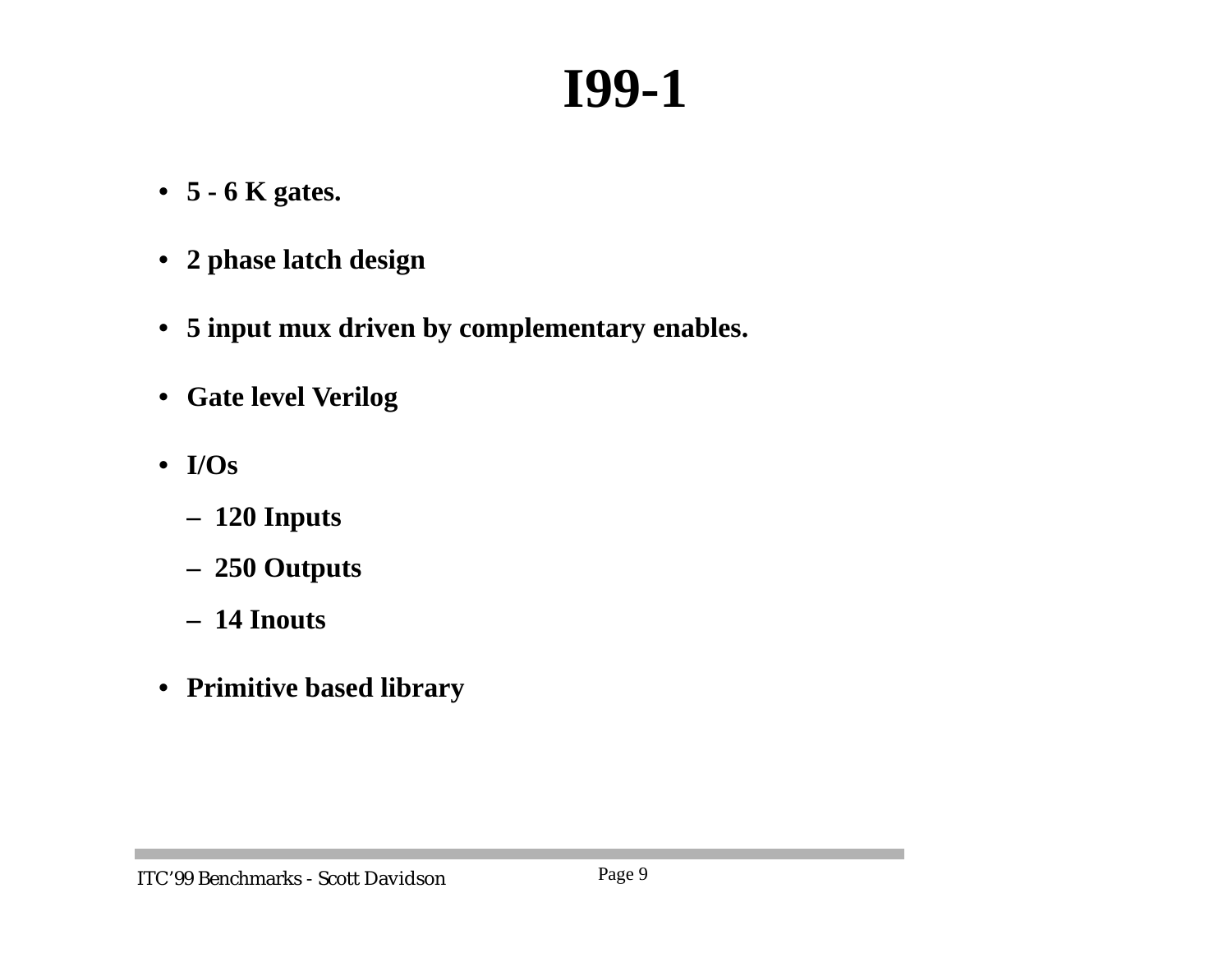#### **I99-2**

- **• Industrial ASIC, approx 20 K gates**
- **• LSI Logic Library used Verilog models included.**
- **• Datapath design.**
- **• Four phase clock**
- **• Several internal tristate busses, no memories**
- **• Gate level Verilog netlist.**
- **• No scan (ad hoc DFT)**
- **• I/Os**
	- **– 31 Inputs**
	- **– 88 Outputs**
	- **– 176 Inouts**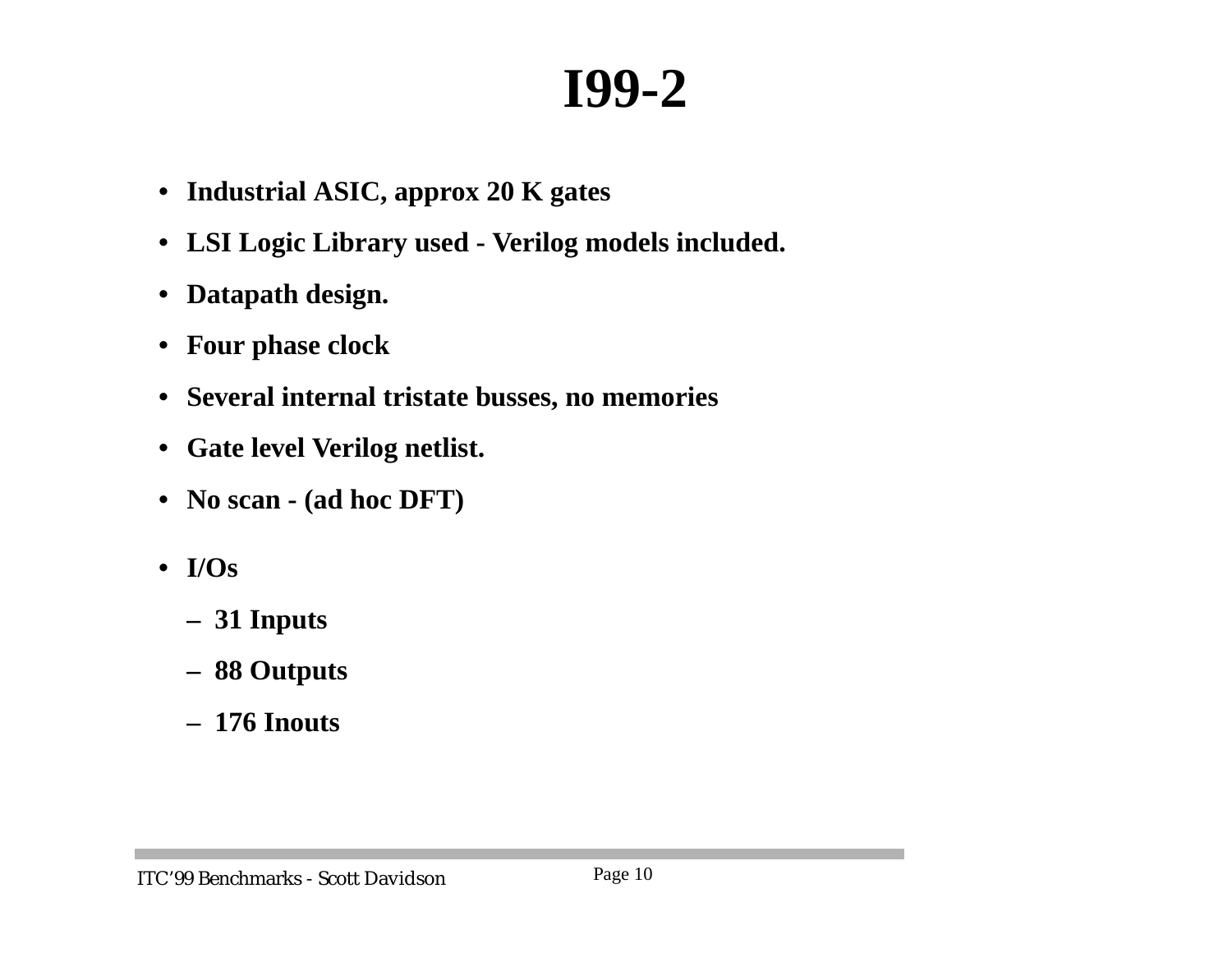#### **I99-3**

- **• Industrial ASIC**
- **• Gate level Verilog, Mitsubishi Library**
- **• Several clock domains**
- **• Several FIFOs, RAMs**
- **• Includes fully compliant boundary scan, internal scan.**
- **• I/Os**
	- **– 72 Inputs**
	- **– 32 Outputs**
	- **– 30 Inouts**
- **• Looking for RTL version.**
- **• Needs some work before ready for release.**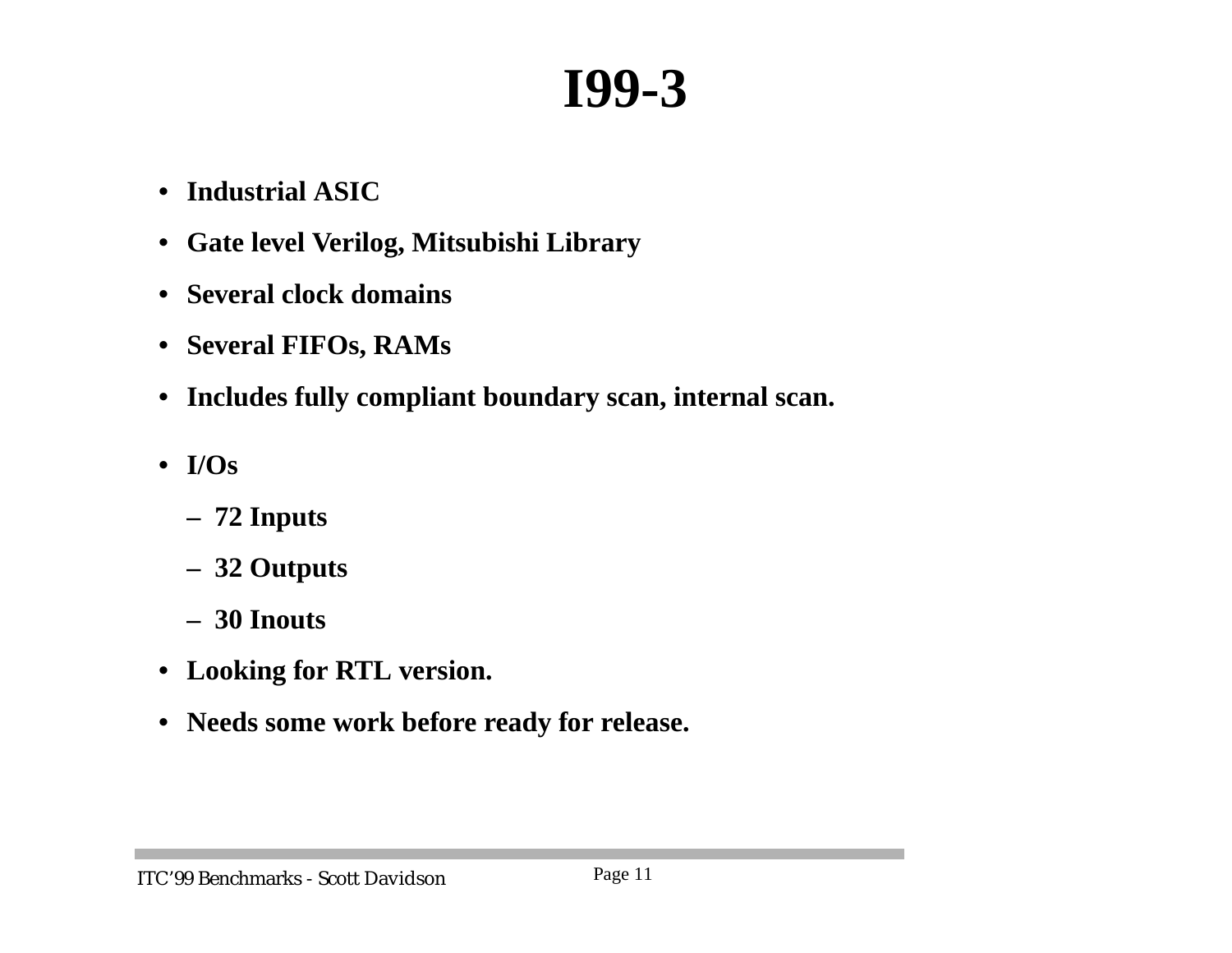## **I99-4 - The Torch Processor**

- **• Developed at Stanford see http://www-flash.Stanford.EDU/torch/**
- **• Superset of MIPS R2000/R3000 instruction set.**
- **• RTL level Verilog**
- **• Set of test vectors and simulators included.**
- **• No Scan**
- **• I/Os**
	- **– 30 Inputs**
	- **– 12 Outputs**
	- **– 96 Inouts**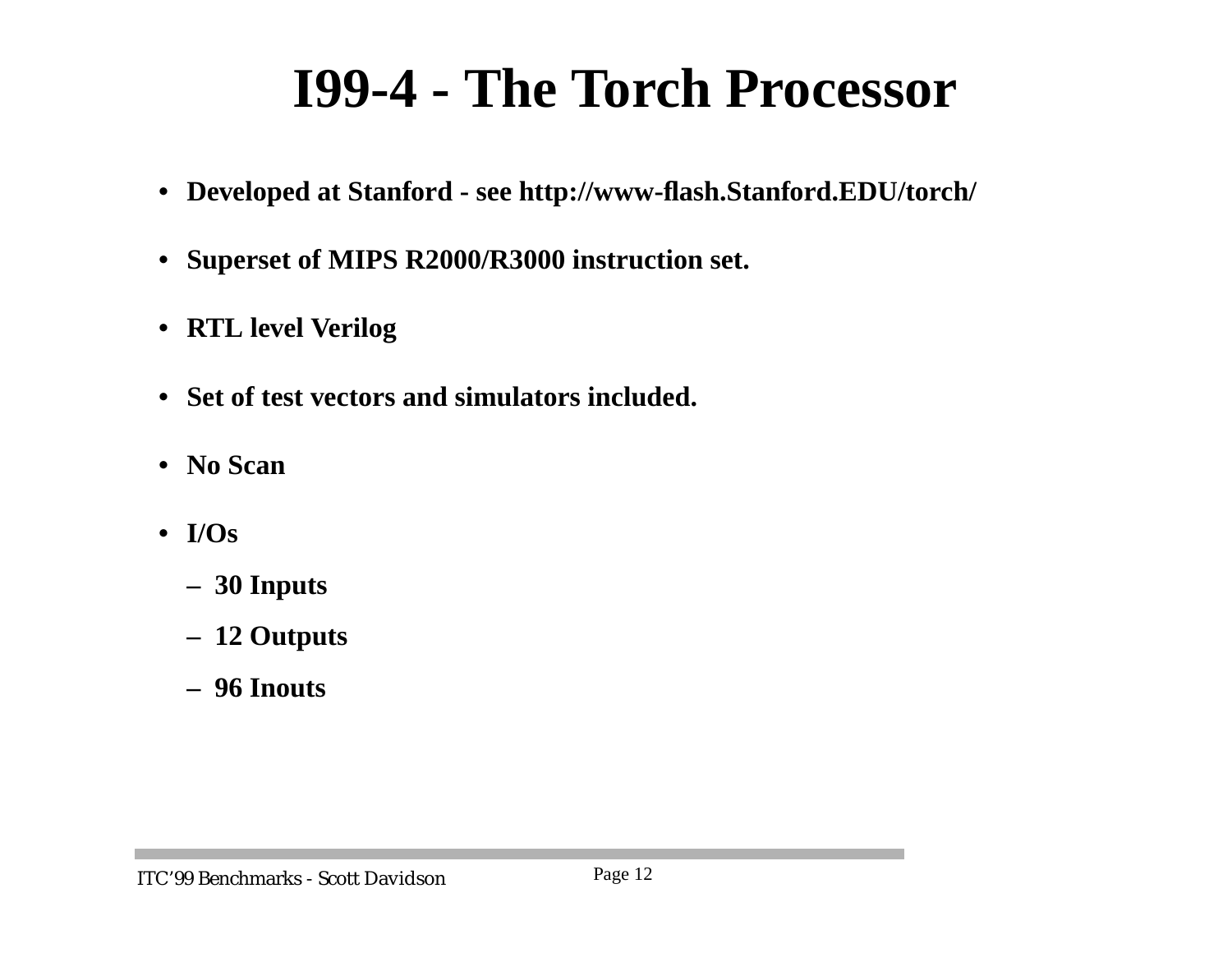## **I99-5 - CMUDSP**

- **• Subset of Motorola DSP56002, crippled to be non-commercial.**
- **• Code and some documentation available at**

**http://www.ece.cmu.edu/~lowpower/benchmarks.html**

- **• Behavioral level and Structural Verilog available.**
- **• Scan inserted at Structural Verilog level. Need volunteer to remove it.**
- **• Gate count - 14,550. Internal memories included.**
- **• Not fully debugged yet, but should be fine for ATPG and DFT.**
- **• Proprietary library referenced in RTL. Needs to be mapped.**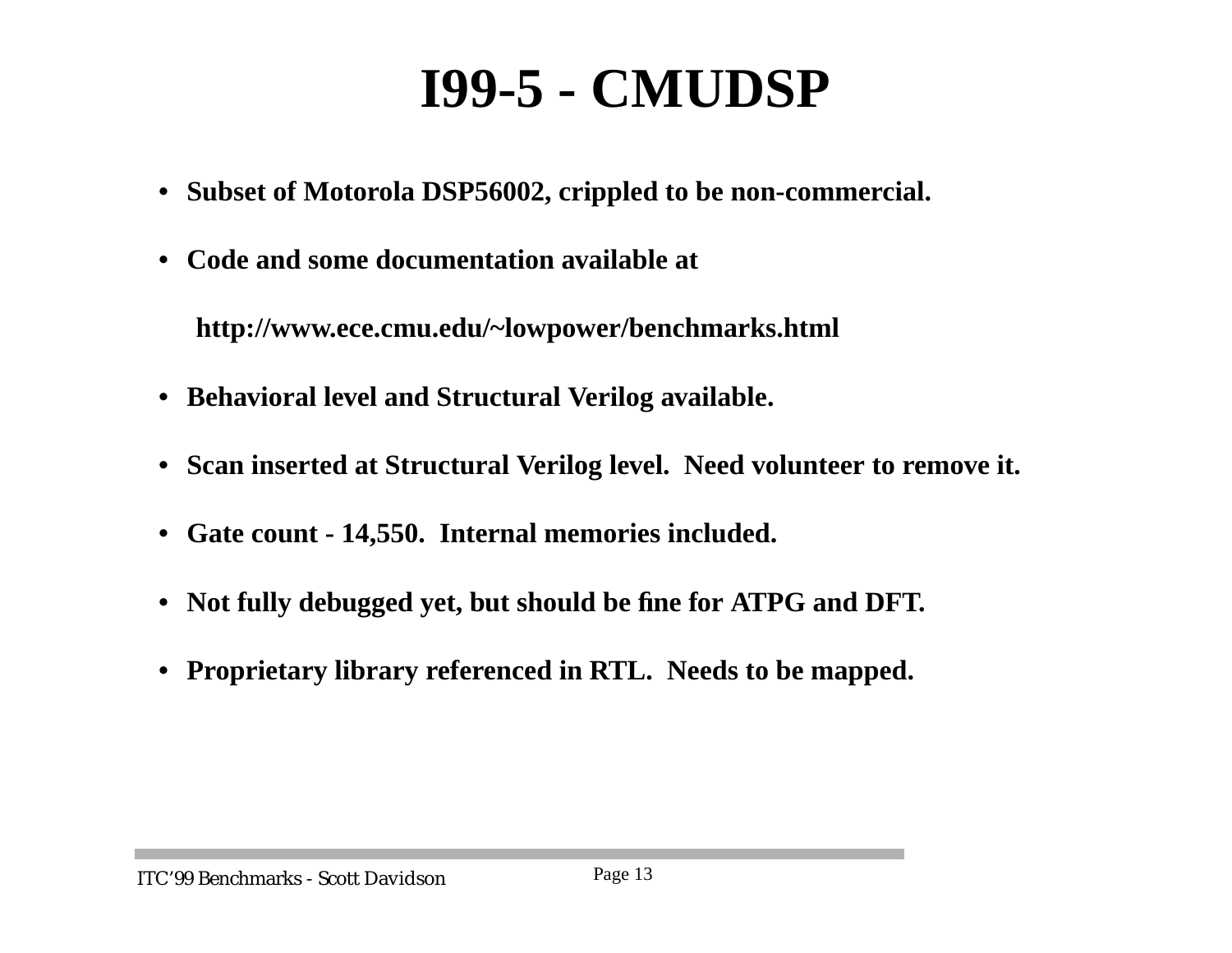### **I99T<1-22> - Torino Benchmarks**

- **• 22 sequential benchmarks in RTL (VHDL) and gate level (EDIF)**
- **• Sizes range from 45 gates, 5 FFs to 98,000 gates and 6600 flip-flops.**
- **• Larger designs are compositions of smaller designs.**
- **• Designs are single clock, no Inouts, no tristate busses, no memories.**
- **• Primitive library self contained.**
- **• See link from ITC99 benchmark page for more details.**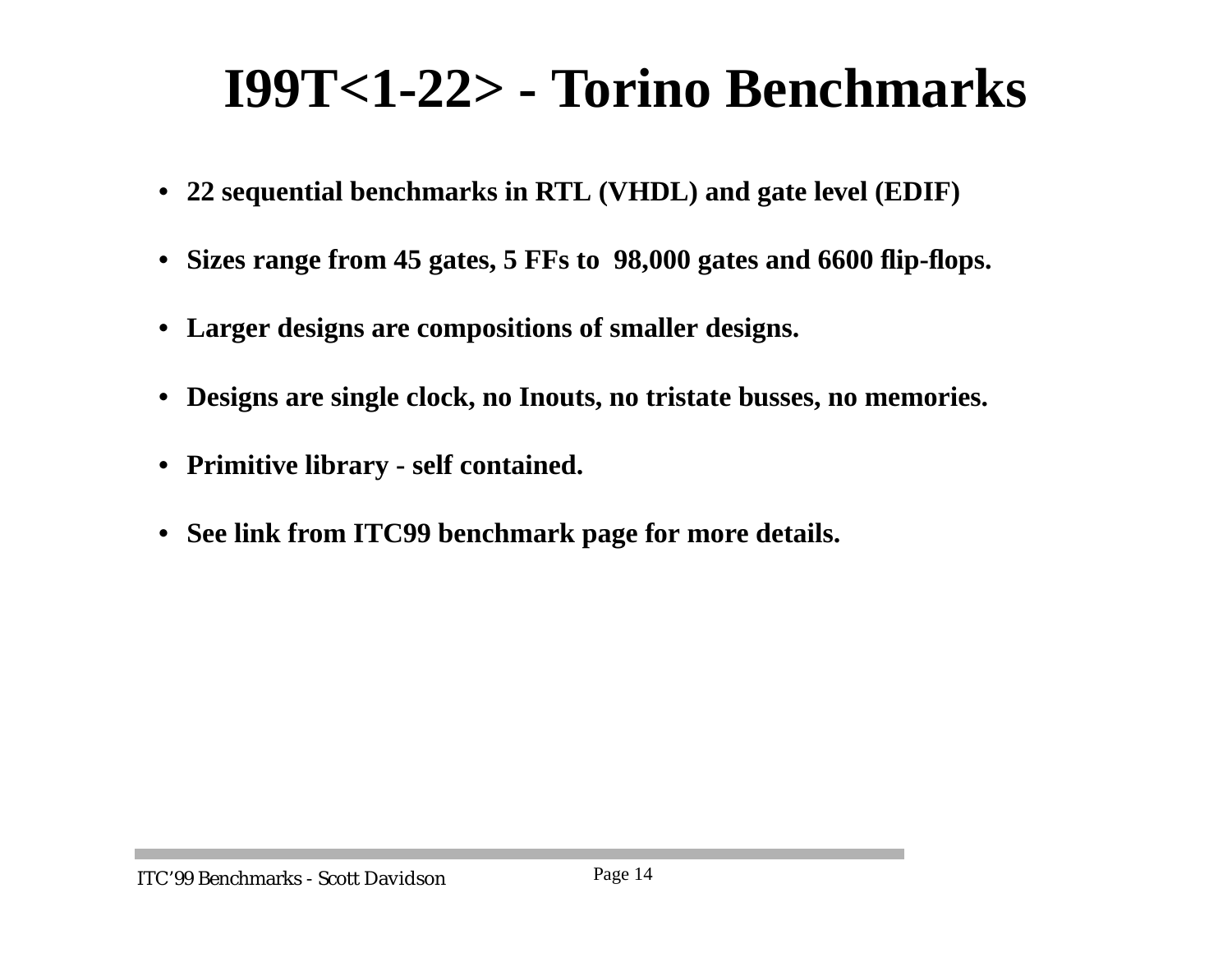#### **I99S<n>**

- **• RTL Versions of ISCAS Benchmarks, in Verilog**
- **• From University of Michigan (Mark Hansen)**
- **• Location: http://www.eecs.umich.edu/~mhansen/imodels/ISCAS\_HLM.htm**
- **• 4 combinational benchmarks, 3 sequential (s208.1, s298 and s344/s349)**
	- **– Also 4 74xxx circuits in Verilog (adder, ALU, etc.)**
- **• Page also includes block diagrams of the benchmarks.**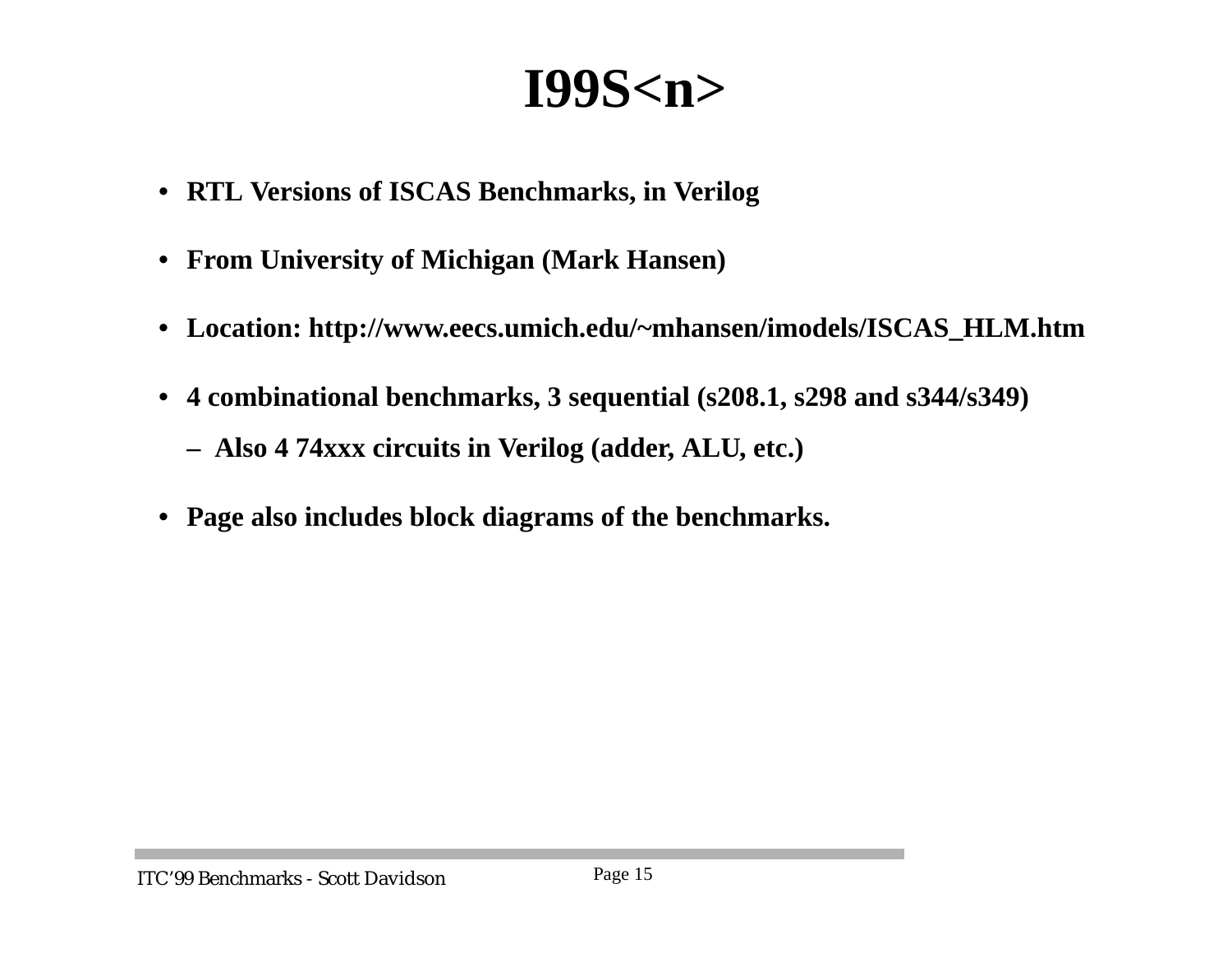#### **I99C1**

- **• Combinational circuit, extracted from an industrial design.**
- **• Gate level netlist, using generic library.**
	- **– I have translated it to Verilog. Translation unverified as of yet.**
- **• Vectors included.**
- **• First stab does give low fault coverage (high efficiency) with an industrial ATPG**
	- **– Library not verified. Results inconclusive.**
- **• I/Os**
	- **– 128 Inputs**
	- **– 8 Outputs**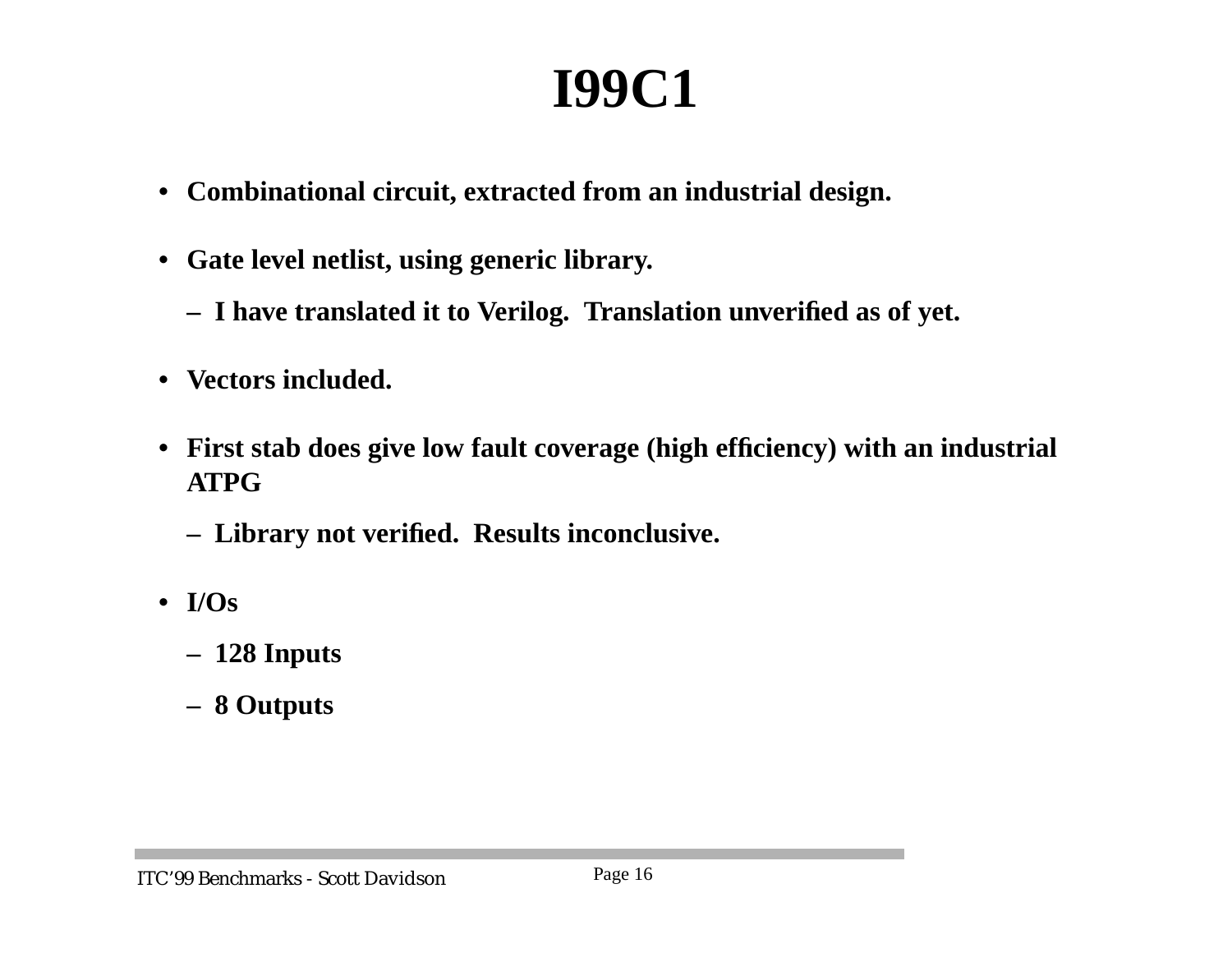## **A New Hope**

- **• Sun has announced open source Microprocessors!**
	- **– Actually Community Source Licensing**
- **• Goal is to allow start-ups to design before paying royalties.**
- **• Registration procedure will be required.**
- **• Processors are:**
	- **– picoJava core end of March**
	- **– 32 bit Sparc V.8 end of Summer**
	- **– 64 bit SparcV.9 end of Year.**
- **• See http://www.sun.com/990302/scsl/**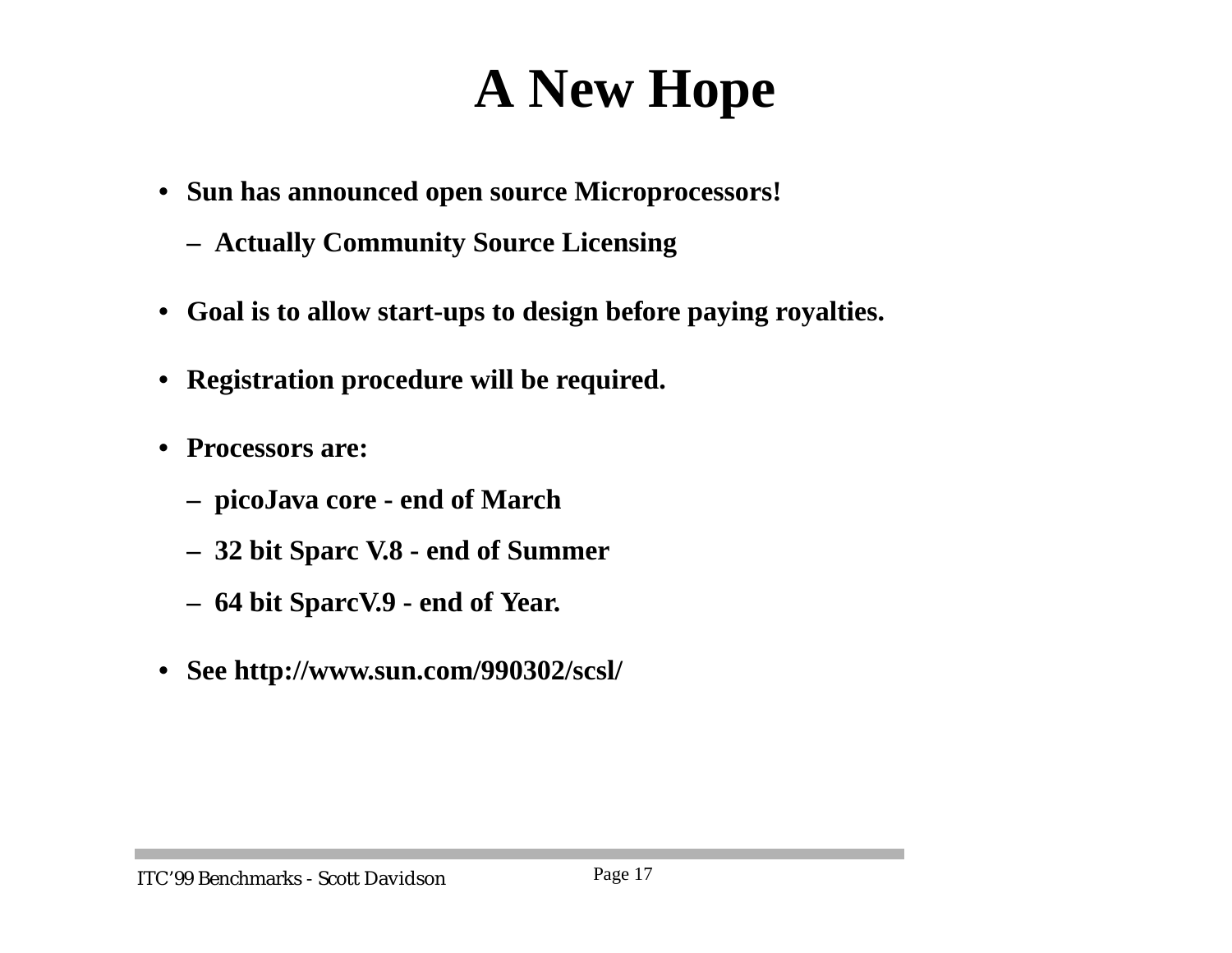## **Next Steps**

- **• Clean up circuits requiring more work.**
- **• Publicity (press release).**
- **• Translate libraries needing translation.**
- **• Close on standard Library**
- **• Define presenters at ITC'99 session.**
	- **– Need ground rules for presentations.**
	- **– No one is expected to do them all!**
- **• Later, we should lay out some of these, to allow defect level test work.**
- **• We will also look for more benchmarks.**